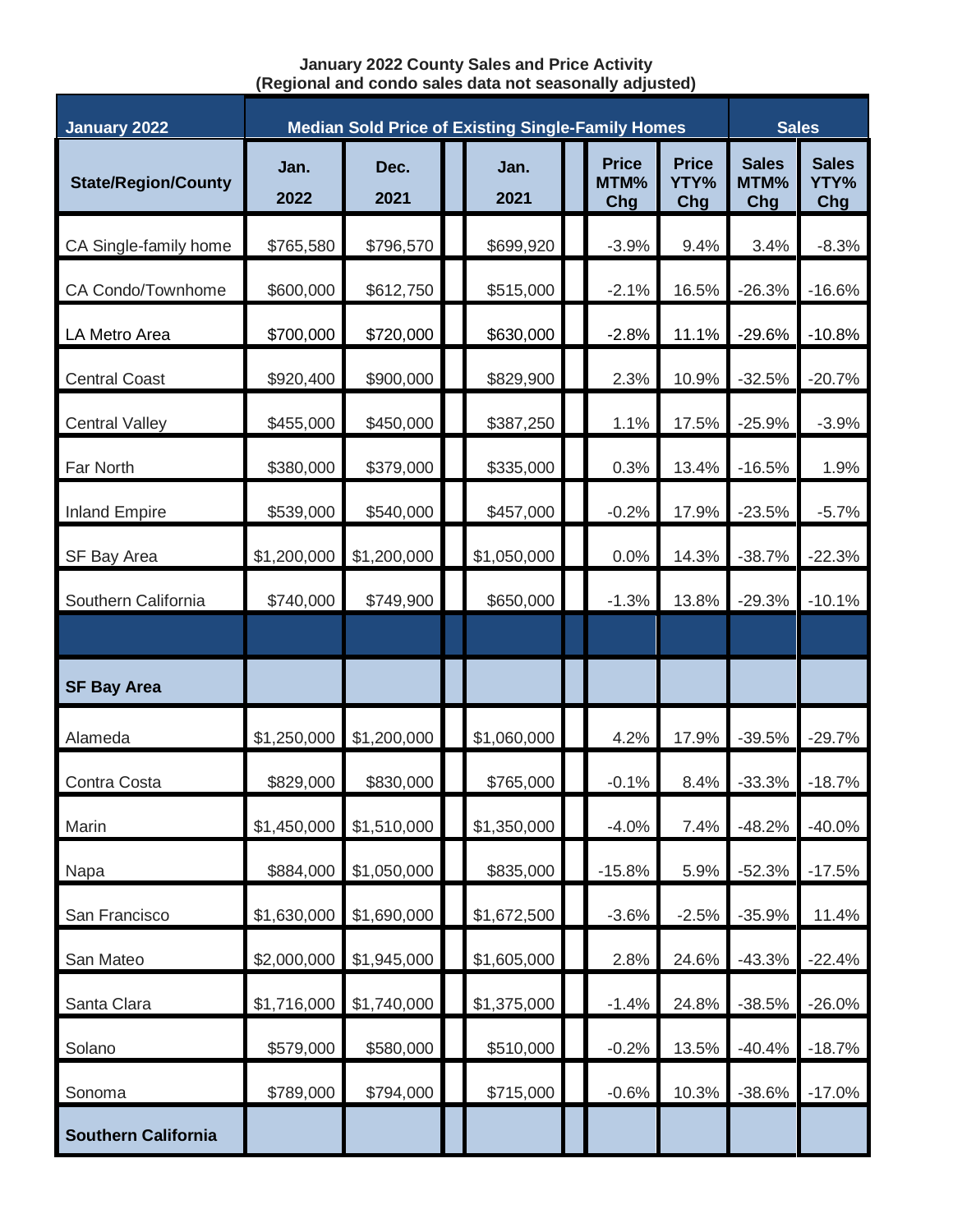| Los Angeles           | \$800,960   | \$826,500   | \$704,850   | $\mathsf{r}$ | $-3.1%$ | 13.6%   | $-33.9%$ | $-12.4%$ |
|-----------------------|-------------|-------------|-------------|--------------|---------|---------|----------|----------|
| Orange                | \$1,195,000 | \$1,182,500 | \$971,000   |              | 1.1%    | 23.1%   | $-30.0%$ | $-18.4%$ |
| Riverside             | \$590,000   | \$586,000   | \$495,500   |              | 0.7%    | 19.1%   | $-23.8%$ | $-4.5%$  |
| San Bernardino        | \$450,000   | \$460,000   | \$390,000   |              | $-2.2%$ | 15.4%   | $-23.1%$ | $-7.7%$  |
| San Diego             | \$875,000   | \$836,700   | \$730,000   |              | 4.6%    | 19.9%   | $-28.2%$ | $-6.7%$  |
| Ventura               | \$850,000   | \$850,000   | \$776,000   |              | 0.0%    | 9.5%    | $-36.8%$ | $-11.7%$ |
| <b>Central Coast</b>  |             |             |             |              |         |         |          |          |
| Monterey              | \$875,000   | \$871,000   | \$860,000   |              | 0.5%    | 1.7%    | $-37.7%$ | $-5.4%$  |
| San Luis Obispo       | \$851,500   | \$821,000   | \$698,000   |              | 3.7%    | 22.0%   | $-40.4%$ | $-34.2%$ |
| Santa Barbara         | \$912,500   | \$937,500   | \$920,000   |              | $-2.7%$ | $-0.8%$ | $-14.9%$ | $-11.1%$ |
| Santa Cruz            | \$1,257,500 | \$1,200,450 | \$1,110,000 |              | 4.8%    | 13.3%   | $-35.4%$ | $-32.3%$ |
| <b>Central Valley</b> |             |             |             |              |         |         |          |          |
| Fresno                | \$395,500   | \$395,000   | \$325,000   |              | 0.1%    | 21.7%   | $-30.0%$ | $-11.2%$ |
|                       |             |             |             |              |         |         |          |          |
| Glenn                 | \$332,500   | \$345,000   | \$247,500   |              | $-3.6%$ | 34.3%   | $-30.0%$ | $-6.7%$  |
| Kern                  | \$367,000   | \$350,000   | \$302,000   |              | 4.9%    | 21.5%   | $-22.4%$ | $-8.9%$  |
| Kings                 | \$322,500   | \$330,000   | \$278,750   |              | $-2.3%$ | 15.7%   | $-38.3%$ | $-28.3%$ |
| Madera                | \$394,000   | \$375,000   | \$325,000   |              | 5.1%    | 21.2%   | $-32.1%$ | $-15.2%$ |
| Merced                | \$387,380   | \$375,000   | \$307,000   |              | 3.3%    | 26.2%   | $-4.8%$  | 17.6%    |
| Placer                | \$670,000   | \$655,000   | \$581,000   |              | 2.3%    | 15.3%   | $-31.0%$ | $-4.2%$  |
| Sacramento            | \$524,000   | \$515,000   | \$450,000   |              | 1.7%    | 16.4%   | $-27.3%$ | $-2.4%$  |
| San Benito            | \$842,500   | \$790,000   | \$695,000   |              | 6.6%    | 21.2%   | $-46.3%$ | $-25.0%$ |
| San Joaquin           | \$499,950   | \$490,000   | \$425,000   |              | 2.0%    | 17.6%   | $-23.8%$ | $-4.0%$  |
| Stanislaus            | \$450,000   | \$440,000   | \$385,000   |              | 2.3%    | 16.9%   | $-23.4%$ | 10.8%    |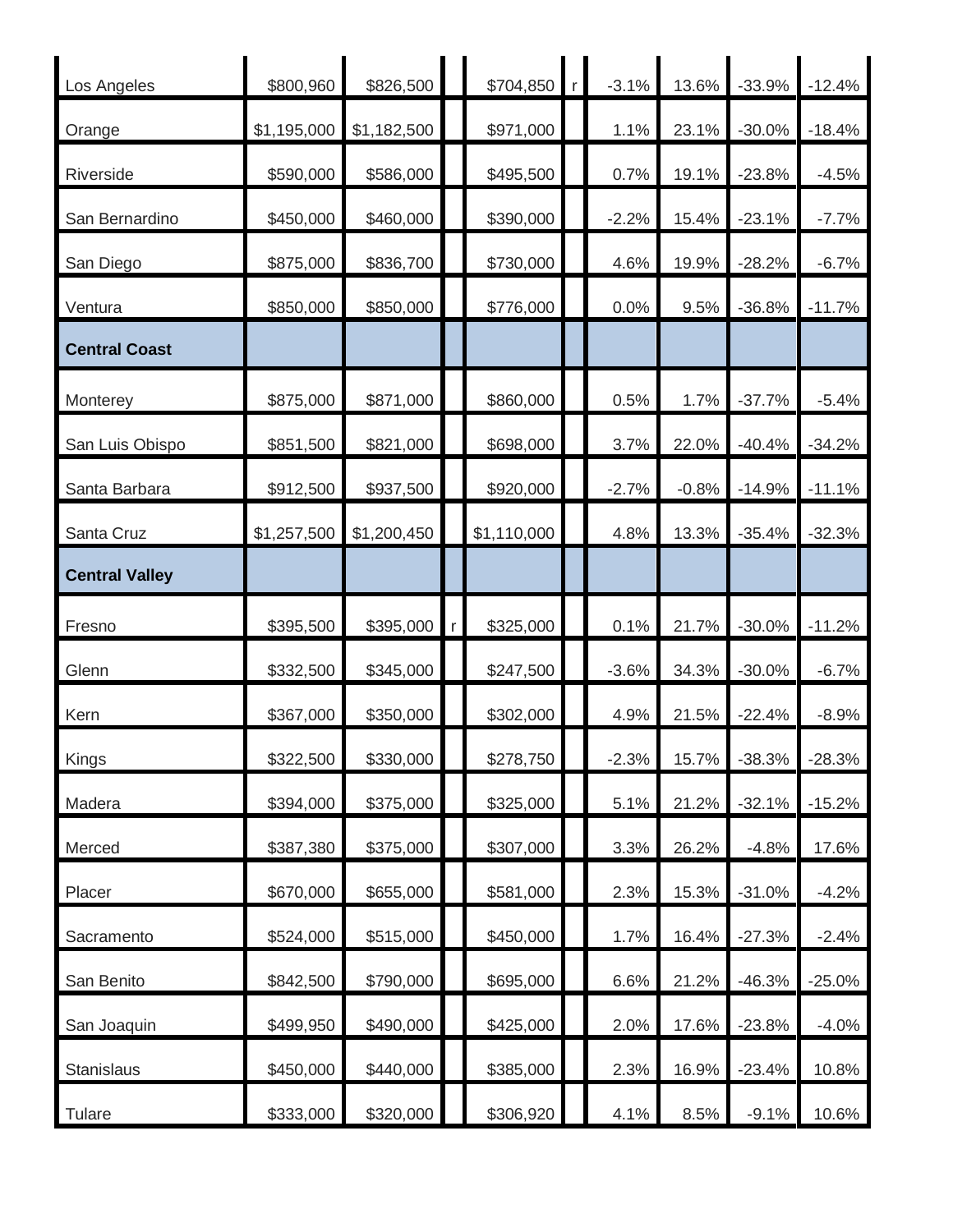| <b>Far North</b>             |           |           |             |           |          |          |               |
|------------------------------|-----------|-----------|-------------|-----------|----------|----------|---------------|
| <b>Butte</b>                 | \$456,000 | \$439,500 | \$420,000   | 3.8%      | 8.6%     | $-27.9%$ | $-10.1%$      |
| Lassen                       | \$259,000 | \$292,000 | \$249,500   | $-11.3%$  | 3.8%     | 4.5%     | 9.5%          |
| Plumas                       | \$460,000 | \$420,000 | \$315,000   | 9.5%      | 46.0%    | 0.0%     | 22.7%         |
| Shasta                       | \$375,000 | \$371,000 | \$329,000   | 1.1%      | 14.0%    | $-21.2%$ | 3.0%          |
| Siskiyou                     | \$296,000 | \$273,000 | \$257,000   | 8.4%      | 15.2%    | 7.7%     | $-4.5%$       |
| Tehama                       | \$359,000 | \$322,450 | \$250,000   | 11.3%     | 43.6%    | 8.3%     | 25.8%         |
| <b>Other Calif. Counties</b> |           |           |             |           |          |          |               |
| Amador                       | \$400,000 | \$399,000 | \$386,250   | 0.3%      | 3.6%     | $-45.8%$ | $-35.0%$      |
| Calaveras                    | \$467,500 | \$489,000 | \$398,500   | $-4.4%$   | 17.3%    | $-17.5%$ | $-9.1%$       |
| Del Norte                    | \$372,500 | \$291,000 | \$399,000   | 28.0%     | $-6.6%$  | $-44.8%$ | $-5.9%$       |
| El Dorado                    | \$607,500 | \$620,000 | \$600,000   | $-2.0%$   | 1.3%     | $-30.5%$ | $-12.8%$      |
| Humboldt                     | \$425,000 | \$450,285 | \$366,000   | $-5.6%$   | 16.1%    | $-26.3%$ | $-14.3%$      |
| Lake                         | \$349,900 | \$341,250 | \$300,000   | 2.5%      | 16.6%    | $-16.7%$ | 22.6%         |
| Mariposa                     | \$350,000 | \$390,000 | \$400,000   | $-10.3%$  | $-12.5%$ | $-30.4%$ | $-27.3%$      |
| Mendocino                    | \$508,500 | \$564,950 | \$517,500   | $-10.0\%$ | $-1.7\%$ | $-35.6%$ | $-17.4%$      |
| Mono                         | \$950,000 | \$972,500 | \$1,112,500 | $-2.3%$   | $-14.6%$ | $-6.3%$  | 25.0%         |
| Nevada                       | \$550,000 | \$520,000 | \$525,000   | 5.8%      | 4.8%     | $-10.7%$ | 3.8%          |
| Sutter                       | \$415,000 | \$411,000 | \$350,000   | 1.0%      | 18.6%    | $-20.0%$ | 53.2%         |
| Tuolumne                     | \$386,750 | \$369,500 | \$350,500   | 4.7%      | 10.3%    | $-47.2%$ | $-20.0%$      |
| Yolo                         | \$542,500 | \$609,240 | \$485,000   | $-11.0%$  | 11.9%    | $-36.9%$ | $-23.9%$      |
| Yuba                         | \$402,500 | \$410,000 | \$395,000   | $-1.8%$   | 1.9%     | 11.4%    | 100.0<br>$\%$ |

 $r =$  revised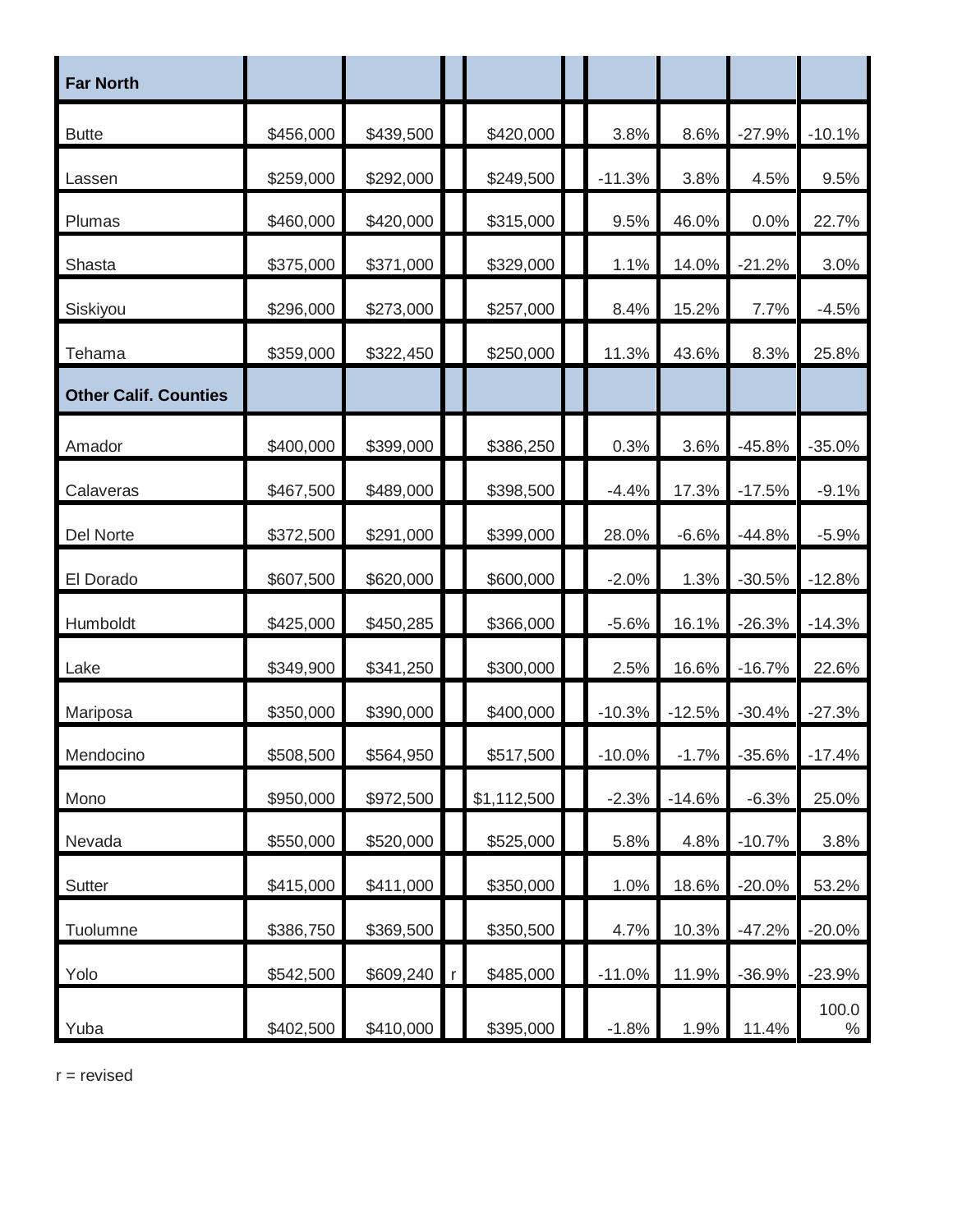## For release: February 16, 2022 **California housing market remains resilient in January despite rising interest rates, C.A.R. reports**

- Existing, single-family home sales totaled 444,540 in January on a seasonally adjusted annualized rate, up 3.4 percent from December and down 8.3 percent from January 2021.
- January's statewide median home price was \$765,580, down 3.9 percent from December and up 9.4 percent from January 2021.
- Year-to-date statewide home sales were down 8.3 percent in January.

LOS ANGELES (Feb. 16) – California's housing market kicked off the new year with a bounceback in sales from December's four-month low, as housing demand remained strong by pre-pandemic standards, the **[CALIFORNIA](http://www.car.org/)**  [ASSOCIATION OF REALTORS](http://www.car.org/)<sup>®</sup> (C.A.R.) said today.

Closed escrow sales of existing, single-family detached homes in California totaled a seasonally adjusted annualized rate of 444,540 in January, according to information collected by C.A.R. from more than 90 local REALTOR® associations and MLSs statewide. The statewide annualized sales figure represents what would be the total number of homes sold during 2022 if sales maintained the January pace throughout the year. It is adjusted to account for seasonal factors that typically influence home sales.

January's sales pace was up 3.4 percent on a monthly basis from 429,860 in December and was down 8.3 percent from a year ago, when 484,760 homes were sold on an annualized basis. The year-over-year sales decrease was the seventh straight decline and the smallest in six months.

"The buoyant housing market continues in 2022 as buyers returned from the holiday season to take advantage of the still favorable lending environment before interest rates climb further," said C.A.R. President Otto Catrina, a Bay Area real estate broker and REALTOR®. "With prices leveling off, housing supply showing a slight improvement and competition easing during the off season, buyers who missed the opportunity to buy were eager to get back to the market at the start of the new year."

California home prices continued to decelerate as a shift in the mix of sales toward less expensive homes and seasonal slowdown continued. The statewide median price declined to \$765,580 in January, down 3.9 percent from December's \$796,580 and was up 9.4 percent from the \$699,920 recorded in January 2021. While January marked the first time since July 2020 that the state did not record a double-digit annual gain in its median price, the statewide median price is expected to edge higher as the market moves into the spring home buying season in the next few months.

"It's encouraging to see the market momentum from the last two years being carried forward into 2022 and the economy continuing to recover. January's sales remained above pre-pandemic levels, and new purchase mortgage applications are still registering strong numbers," said C.A.R. Vice President and Chief Economist Jordan Levine. "However, a surge in interest rates in the past few weeks is concerning and will likely create affordability headwinds for buyers, which may result in housing demand being curtailed in the upcoming months."

Other key points from C.A.R.'s January 2022 resale housing report include:

- At the regional level, nearly all major regions in California recorded a decrease in sales on a year-over-year basis, but lower-priced areas exhibited more moderate declines in general when compared to last year. The San Francisco Bay Area — which had a sales surge of 31.8 percent in January 2021 — had the biggest year-over-year sales decline of all regions at -22.3 percent. Central Coast (-20.7 percent) and Southern California (-10.1 percent) also experienced double-digit sales losses in January. Home sales in the Central Valley region dipped as well but at a more moderate pace of -3.9 percent, while sales in the Far North (1.9 percent) actually increased slightly from last year.
- Three-quarters of the counties tracked by C.A.R. experienced a year-over-year sales decline in the first month of 2022, with 26 counties sliding more than 10 percent from a year ago. Marin continued to be the county with the biggest sales drop, falling by 40 percent from the same month a year ago. Amador (-35 percent), San Luis Obispo (- 34.2 percent), and Santa Cruz (-32.3 percent) were three other California counties that also experienced a drop of more than 30 percent in January. Counties that posted a year-over-year sales decline had an average decrease of - 16.3 percent in January. Thirteen counties recorded an increase in sales from last year, with Yuba (100 percent) surging the most, followed by Sutter (53.2 percent) and Tehama (25.8 percent).